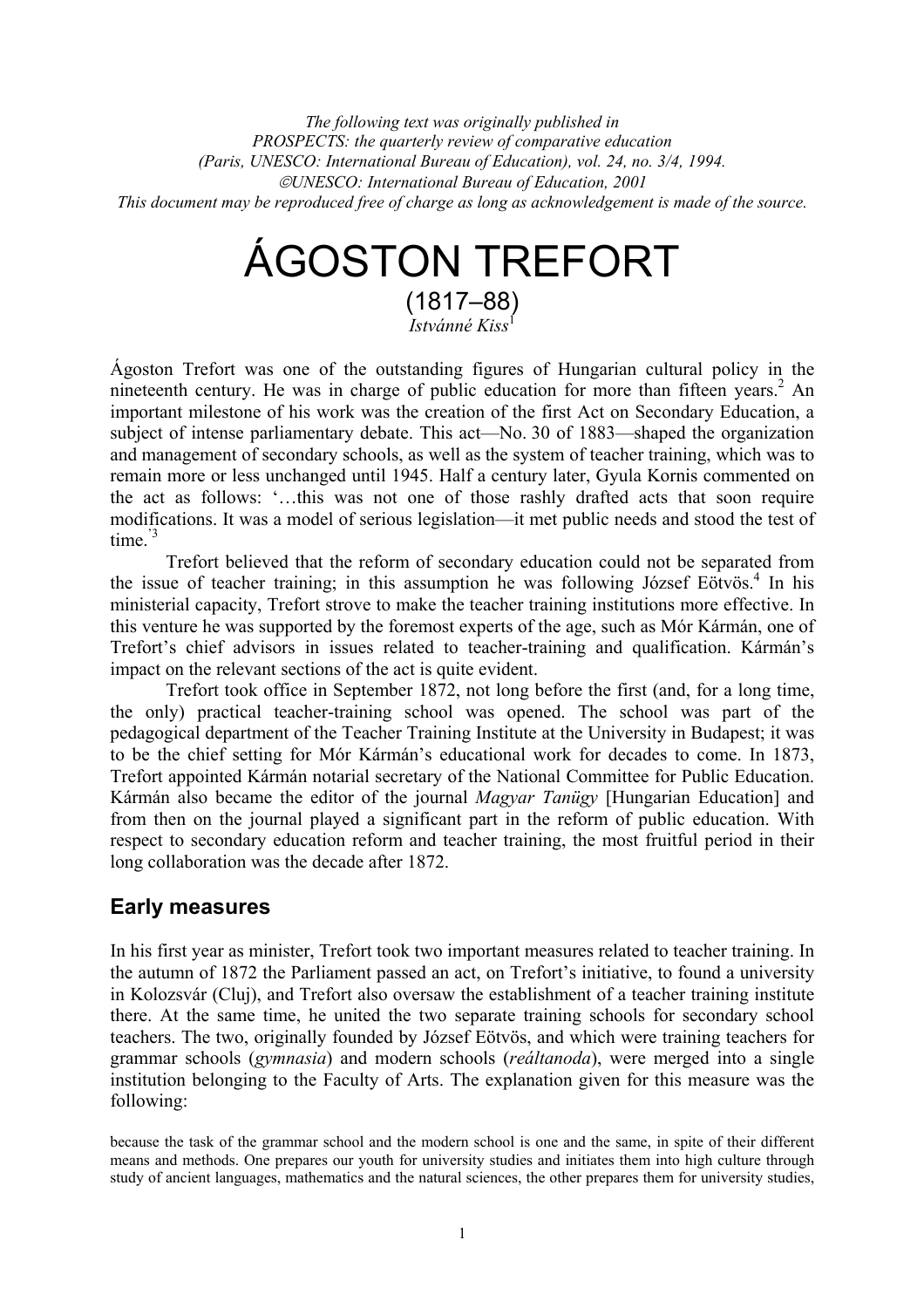and for the Technical University in particular, with the help of modern languages, mathematics and the natural sciences. Therefore, it is not necessary to train their teachers in separate institutions.<sup>5</sup>

Trefort issued a temporary regulation for the new unified institute for the academic year 1873–74.<sup>6</sup> In spite of his intentions, however, the temporary regulation remained in effect for twenty-five years. József Sztoczek, a respected professor at the Technical University, was appointed principal of the unified institute. The different departments hired the best professors from the university and the Technical University, $\frac{7}{1}$  such as the young but already established scientist Loránd Eötvös. As laid down in the new regulations, the practical training school was allowed to have its own independent administration, although it was to retain close connections with the teacher-training institute.

Another achievement of the first year of Trefort's ministerial work was to raise the salaries of secondary school teachers. This came into effect in 1873 and undoubtedly had a major, although indirect, effect on teacher training.

# **Boarding schools**

The administrative reform of the training institute, as described above, did not resolve the problematic relations between the faculty of Arts and the institute, although more often than not, the instructors were the same. The finest experts in training, such as Gusztáv Heinrich, Mór Kármán and later Loránd Eötvös, accused the Faculty of Arts of providing inadequate professional training in comparison with the Faculties of Medicine or Law. They thought this inadequacy was the result of lax curricular and examination regulations. One of the most frequent accusations was that the faculty paid no attention to the earlier studies of its students, and the existence or otherwise of previously acquired knowledge.

Critics maintained that certain introductory courses in specific subjects, and also courses providing students with a broader perspective and sound scientific thinking, were sadly lacking. Due to unsatisfactory practical results, and inspired by the preliminary work on the new regulations, Trefort sent an ordinance to the National Committee for Public Education on 18 July 1875 asking for their views concerning a further reorganization of the institute:

Many a time have I emphasized, and I am confident that the whole country is with me in this matter, that the key to the improvement of secondary education, and indeed of public education in general, is the training of teachers. The issue is all the more important with respect to secondary schools, since these are preparatory institutions for higher education, as well as a source of staff for primary education, and, therefore, must become the focus of all our efforts at improvement in both of these directions.<sup>8</sup>

Evaluating the achievements of the teacher training institutions in Budapest and Kolozsvár, he asserted that their work was not effective enough:

The main reason for that, as I see it, is that their current organization is lacking in sufficient control and in the intellectual guidance and discipline which is necessary if trainees are to satisfy all their tasks, and if the prescribed lectures and practices are to meet their specific purpose and be held without fail and, finally, if the training is to accommodate each trainee's talent and abilities, as well as the needs of education at any one time.

Trefort proposed something new, keeping in mind that most of the teacher trainees were needy students from small towns, who, in their effort to make ends meet, could not devote all their energy to their studies. Following the model of the Ecole normale supérieure in Paris, the teacher training institutes would be turned into boarding schools 'in order that the future teachers can meet the requirement of general learnedness and professional rigour, in addition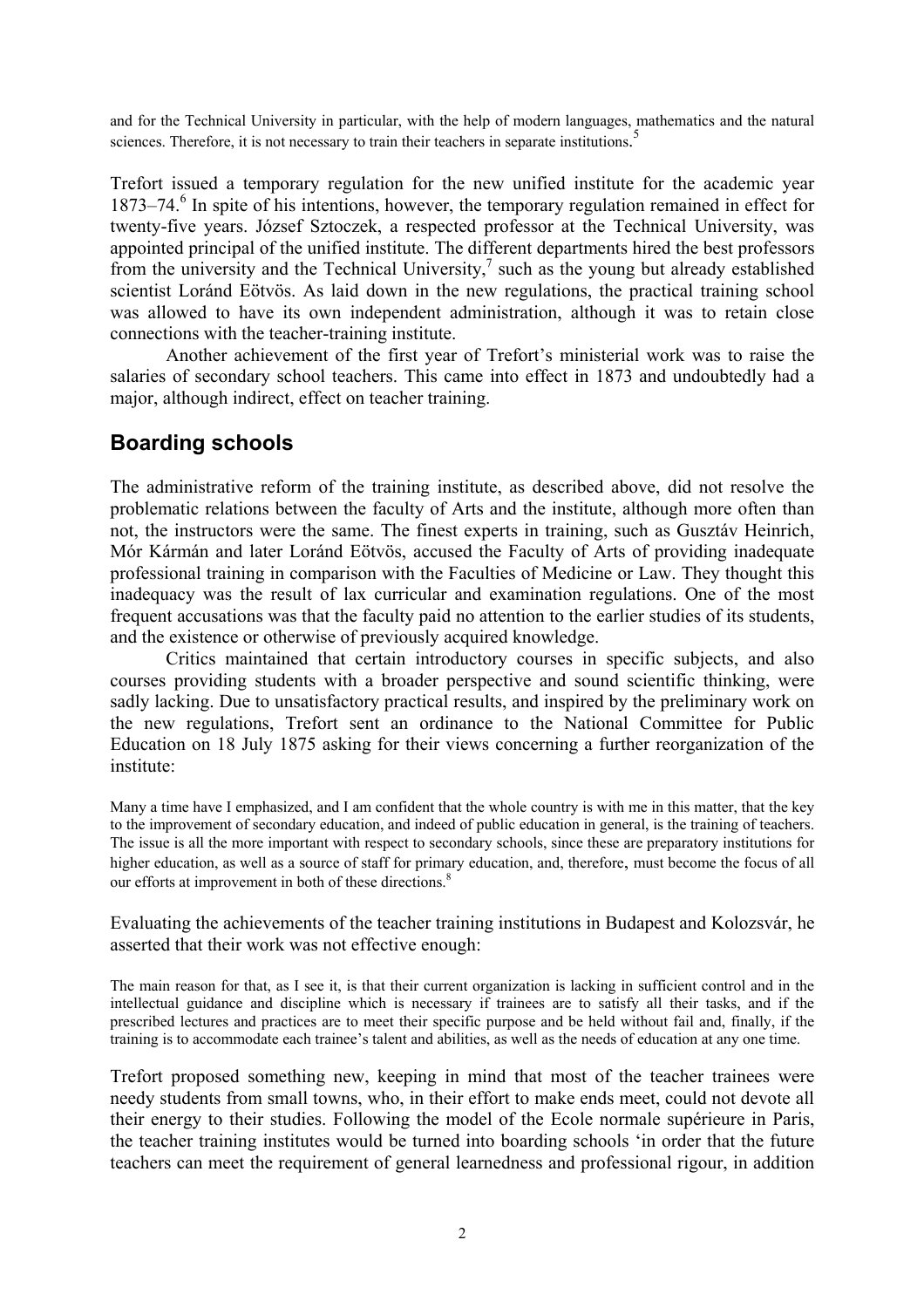to acquiring a complete training in their chosen subject'. (The subsequent founding of the Eötvös College was based on this idea of Trefort's, originally suggested by Loránd Eötvös.)

Kármán immediately responded to the minister's suggestion in the columns of 'Hungarian Education', even before the official response of the Committee for Public Education was given. $9$  He welcomed the proposal and agreed with the importance of the planned boarding school, but he also voiced certain doubts. He did not think it was realistic to grant everyone a place in the boarding school and he did not think this was a real solution. He suggested that the training institute needed a much stronger, full-time faculty, 'which in terms of qualifications, would meet the standards of a university and in which jobs would require a certain scholarly degree (that of 'docens'), but which would nevertheless maintain close connections with teaching practice and thus serve as a mediator between the scholarship of the university and the practice of the schools'.

The proposal of the National Committee for Public Education,<sup>10</sup> which was written soon after, reflected a similar view. This was no coincidence, since Kármán was extremely respected by the members of the committee and the drafting of the official response to the minister was among his duties as a notarial secretary. Some shifts in emphasis can be observed in the two texts, however. Since Trefort referred to the French model of teacher training, completely separated from the university, the committee saw fit to assert that 'the institute should be organized as a university institute and part of the Faculty of Arts', maintaining that the separation of teacher training from the tasks of the university would endanger the professional standards of training for secondary schools, and ignore the unmet demand for professionals in higher education. The committee also supported Kármán's intentions of stabilizing the faculty of the institute; they proposed the appointment of a fulltime 'senior teacher' for each subject, who could directly manage and control the studies of all trainees in a given subject. So that these teachers may still have enough time for research, the committee proposed hiring teaching assistants for them, 'who could help with supervising the practices and the independent work of the trainees according to the instructions of the senior teachers'.

It followed logically from the committee's view of teacher training as a task incumbent upon the university that they would want the Faculty of Arts to elaborate a systematic university curriculum capable of ensuring the successful preparation of the students for the State teaching examination in a three-year 8 programme. According to this plan, the primary tasks of the full-time teachers of the institute would be to supervise the lectures offered by the different departments, supervise the professional development of their students and ultimately influence work in the Faculty of Arts which represented the interests of teacher training. This was the most problematic point in the whole proposal, because the faculty saw this as an attack on its autonomy and the general principle of academic freedom, which was protected by law. Therefore, it could not have been a surprise to Trefort that the proposal was rejected by the Faculty of Arts, a response which he received in March 1876, several months after his original inquiry.

The proposal of the Committee for Public Education contained another important initiative: to increase the length of the training programme to four years. According to this proposal, the students would spend the first three years on studies of their chosen subject, whereas the fourth year would be devoted to the acquisition of educational qualifications and teaching skills. They considered the work of the institute's Department of Pedagogy as satisfactory, so they did not call for any change there, but they did urge the expansion of the faculty in the training practice school.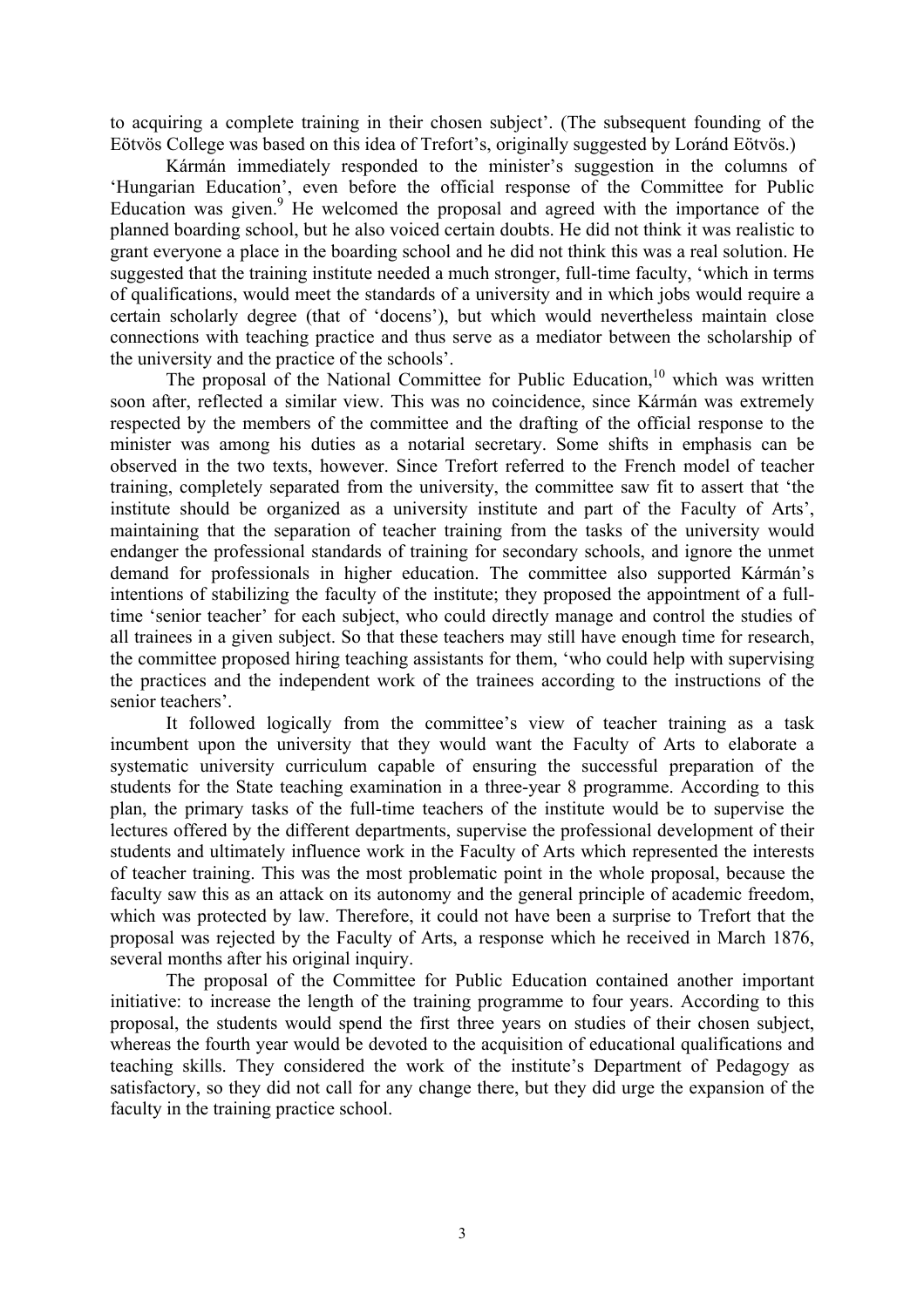# **A new qualification system**

In the course of 1875, besides the reform of teacher training, Trefort was working on another issue: the renewal of the system of qualifications. This was no coincidence, since the two issues were closely linked to each other in spite of their administrative separation: degrees were issued by the National Committee for Teacher Qualification, the members of which were experts in teacher training appointed by the minister. This new regulation of teacher training issued by Trefort was the first since the 1867 Compromise to refer to the qualification of Hungarian secondary school teachers.<sup>11</sup> As a consequence of the previous unification of the teacher training institute in 1873, it merged the qualifying committees for grammar and modern schools and introduced new examination procedures.

The new examination, introduced by Trefort, consisted of two stages. The first stage (basic examination) tested the candidate's abilities in subjects of general knowledge 'Hungarian language and literature, philosophy and pedagogy' without reference to the candidate's areas of specialization. The second stage (special examination) came after completion of university studies and tested the candidates' knowledge in their respective fields. It was another novelty that passing this examination qualified the candidate for teaching in any class of the secondary school, thus abolishing the earlier distinction between senior and junior secondary school teachers. The new examination procedures raised the standards of required knowledge. Gusztáv Heinrich wrote in praise of Trefort's measures:

The development of our secondary schools is based on a dangerous circularity: our grammar and modern schools will be better if their teachers are better, but the colleges will only be able to educate better teachers if they get better students from the secondary schools. At long last this regulation took a brave step and broke this complacent circle in two.<sup>12</sup>

The second half of the 1870s saw an increase in the number of students in the Faculty of Arts who also wished to obtain teaching qualifications. The new examination procedures gave an incentive to the university to improve training conditions. The relation between the Faculty of Arts and the training institute was discussed once again. Loránd Eötvös was one of those concerned and, on his suggestion, the Faculty of Arts established an ad hoc committee to study the question.

In March 1878 Dean Arpad Keregyarto sent Trefort a major proposal on behalf of the Faculty of Arts. The document said that the faculty considered it one of its main tasks 'to supply secondary schools with teachers of the highest quality in terms of general learning and professional expertise'.13 The Faculty of Arts criticized the complicated organization of the training institute, which allegedly became a time-consuming burden on the students. They maintained that the regulations of the institute endangered the interests of scholarly development. They ultimately asserted that 'teacher training is the exclusive right and duty of the university'. If the Faculty of Arts is to perform this acknowledged duty, an increase in the length of university studies to four years seemed inevitable. The faculty would be expanded and the structural and material conditions of education improved as well. The latter is the most crucial and forward-looking aspect of the proposal: it involved organizing seminars, new university locations, professorial salaries and student fellowships. Aware of the budgetary problems of the Ministry of Public Education, the Faculty of Arts suggested the temporary suspension of teacher training in the institute in Kolozsvar as a means of concentrating resources, since that institute trained only a few students and had no substantial impact on local university affairs. Strangely enough, the proposal happened to leave the subsidies of the Budapest institute intact—perhaps due to the fact that most of the professors hired by that institute were full-time professors of the Faculty of Arts.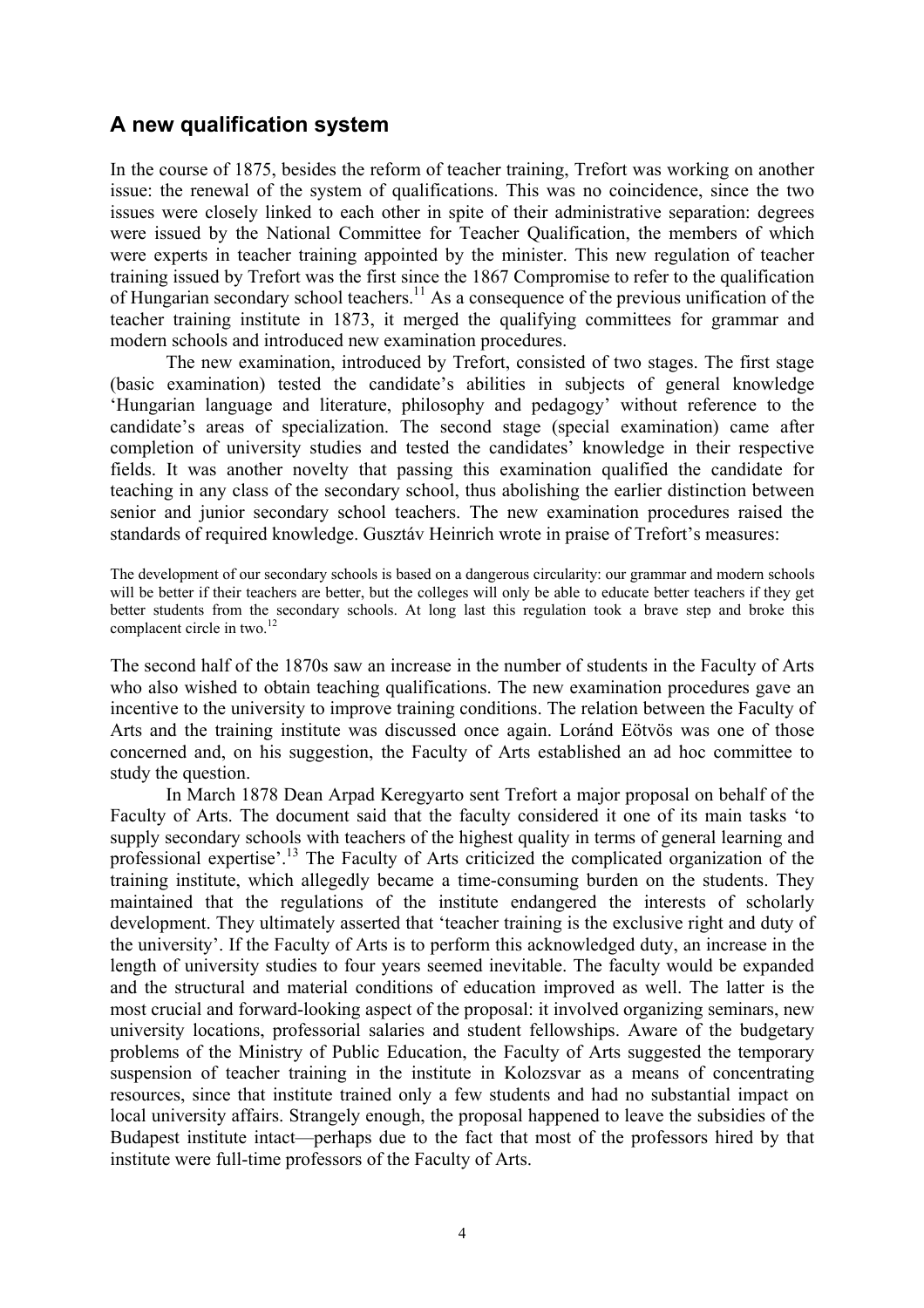Trefort sent this proposal by the Faculty of Arts to the Committee for Public Education for comment.<sup>14</sup> The committee's reply betrayed once again Mór Kármán's influence and refuted the university's arguments against the training institute one by one. They were still attributing the operational problems to the dysfunctional aspects pointed out by Trefort as early as 18 July 1875. They mentioned 'giving voice to Kármán's grievance' that the earlier proposal submitted by the committee never received serious attention from the ministry. The committee's view was that 'the right organization of university lectures is always a prerequisite of the secondary purpose of successful teacher training'. They were more skeptical about the university seminars which were to be organized; they were undoubtedly useful for professional training but could only be a partial solution with respect to teacher training, since they were no substitute for the educational functions of lectures and practices at the training institute. There were two issues in the proposal of the Faculty of Arts that were unconditionally supported by the committee: the increase in the length of training and the improvement of material conditions. They asserted, however, that the latter should not disadvantage the teacher-training institute in Kolozsvar. By way of explanation, they raised the question of whether 'there is a danger that the suspension of teacher training in Kolozsvar may harm university education much more than the proposal suggests, since the student body of the Faculty of Arts in Kolozsvar consists exclusively of aspiring teachers'.

Finally Trefort came to the conclusion that the increased length of training was supported by all educational institutions. It was also in agreement with progress taking place in the sciences.

The new university regulation took effect in the academic year 1888–81. After preliminary consultations with all those concerned, Trefort introduced modifications in the procedures of the qualifying examination for teachers once again in  $1882$ <sup> $15$ </sup>. The examination now consisted of three stages, instead of the earlier two: all those wishing to obtain teaching qualifications had to pass a basic examination at the end of the fourth semester, a special examination at the end of the eighth semester and a final examination after one year of practice (the trial period). This system, the essentials of which were confirmed by the 1883 Act, became the starting point for all further measures concerning teachers' qualifications in Trefort's lifetime and subsequently; in fact, as long as the training institute and the Committee for Teacher Qualification existed (until 1949).

The 1883 Act on Secondary Education ordered secondary schools to hire qualified teachers only. On the other hand, studies at the teacher-training institute were not a prerequisite for taking the qualifying examination, which was to become a major problem in the future. The act was not quite consistent with respect to the yearlong trial period either and, if anything, it was a step back from the 1882 regulations (which were to be modified again in 1888). The great virtue of the act on the matter of teacher training was that it stated the legal requirement of teaching qualifications and specified the conditions for obtaining such qualifications in the first instance. The introduction of the year of practice, in spite of all inconsistencies, ultimately meant that the time required for obtaining teaching qualifications was raised to five years, while a degree in arts and sciences required four years. This fact heightened the prestige of a degree with teaching qualifications as opposed to one without them from the 1880s on, a trend that only increased with the establishment of the Eötvös's College. These measures were a great motivation for denominational schools as well, since, from this time on, the Catholic orders and Protestant ecclesiastical institutions involved in education started to pay more attention to the issue of teacher training. Detailed legislation concerning teaching qualifications could have been more naturally part of a University Act, but, for lack of such, it was included in the Act on Secondary Education.

One legal detail of the qualifying examination which some thought harmful to minority interests was that it required a knowledge of Hungarian language and literature, and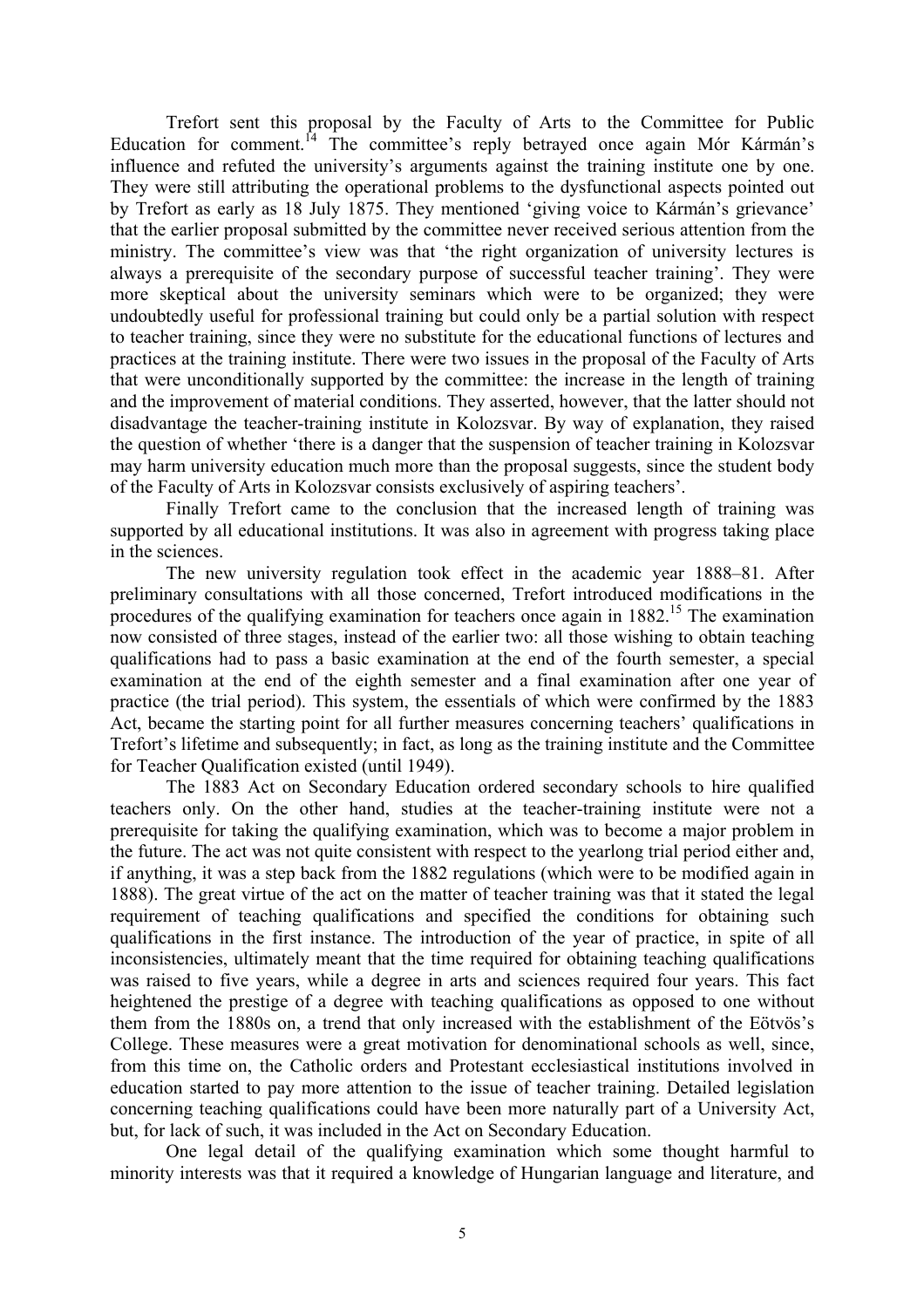the official language of the examination itself was Hungarian. This was, of course, the result of political designs in the Hungary of the post-Compromise era.

## **Practical training and seminars**

After 1883, attention was once more focused on the young teacher's year of practice and thus on the practical training school. (In Kolozsvar there was no practice school, so the whole issue was seen from quite a different perspective.) It has often been said of Trefort (by his contemporaries as well as by modern-day scholars) that the practice school (originally initiated by his predecessors Eötvös and Pauler) was his 'favourite child'.<sup>16</sup> He was a frequent visitor, attracted not only by Mór Kármán's presence, or the fact that the new secondary school curriculum issued in 1879 was first tested there, or that the school was the scene of the practical training of the most talented trainees, but also by the fact that many in its faculty could easily become replacements for aging professors in the Faculty of Arts. In spite of all the ministerial support, the circumstances under which the practical training school functioned were inadequate for a long time; more equipment and faculty were constantly needed, but in vain,17 since, as Janos Klamarik wrote, the Ministry of Public Education never had any money to spare.<sup>18</sup> Finally, when new buildings were built for the department of natural sciences in the mid-1880s, the practical training school acquired new premises as well, thanks to Trefort's support. When the building was officially opened, the street on which it was located was renamed Trefort Street. Trefort was present at the opening ceremony, and Kármánn made a speech.<sup>19</sup> From then on, the Committee for Public Education and the Committee for Teacher Qualification was also housed in the new building.

The year 1887 was a year of building in a broader sense as well. After years of preparation, the first seminars were created at the Faculty of Arts; others followed the ones in History, Classics and Modern Philology over the next few years. Thanks to these seminars, professors could maintain closer contacts with students, and the preparation of individual students for academic work became more thorough. All this had a positive effect on teacher training as well.

The establishment of these seminars gave Trefort a new chance to raise the standards of teacher training. The new regulations of the qualifying examination issued in 1888  $^{20}$ retained equal requirements for different majors, thereby abolishing the system of majors and minors permitted in 1882. Undoubtedly, this was a further motivation for the educational work at the Faculty of Arts. It is quite possible that Trefort was influenced in this decision by an open letter addressed to him by Loránd Eötvös.<sup>21</sup>

The students of the teacher-training institute had official priority for admission to the seminars and for relevant fellowships. Administrative links between the two institutions remained loose, however. In his directive to the Faculty of Arts in 1886, Trefort stated that he wished to maintain the structure of the existing teacher-training institute until the establishment of a boarding school became feasible. It is known from indirect sources  $^{22}$  that the reform of teacher training was very much on his mind before his death, but the actual implementation of his ideas was left to later generations.

### **Notes**

- 1. Istvánné Kiss (Hungary) Graduated from Eötvös Loránd University, Budapest, in 1954 as a secondary school teacher of history, and Italian language and literature. Ph.D. in 1990 in the fieldof modern and contemporary history. Worked for more than three decades as a teacher trainer at the Trefort Pilot School attatched to Eötvös Loránd University. At present, she is a history teacher.
- 2. See: J. Antall and A. Ladányi, 'A magyarországi felsöoktatás az abszolutizmus es adualizmus korában [Higher Education in Hungary in the Age of Absolutism and Dualism], in *Felsöoktatasi Szemle* (Budapest),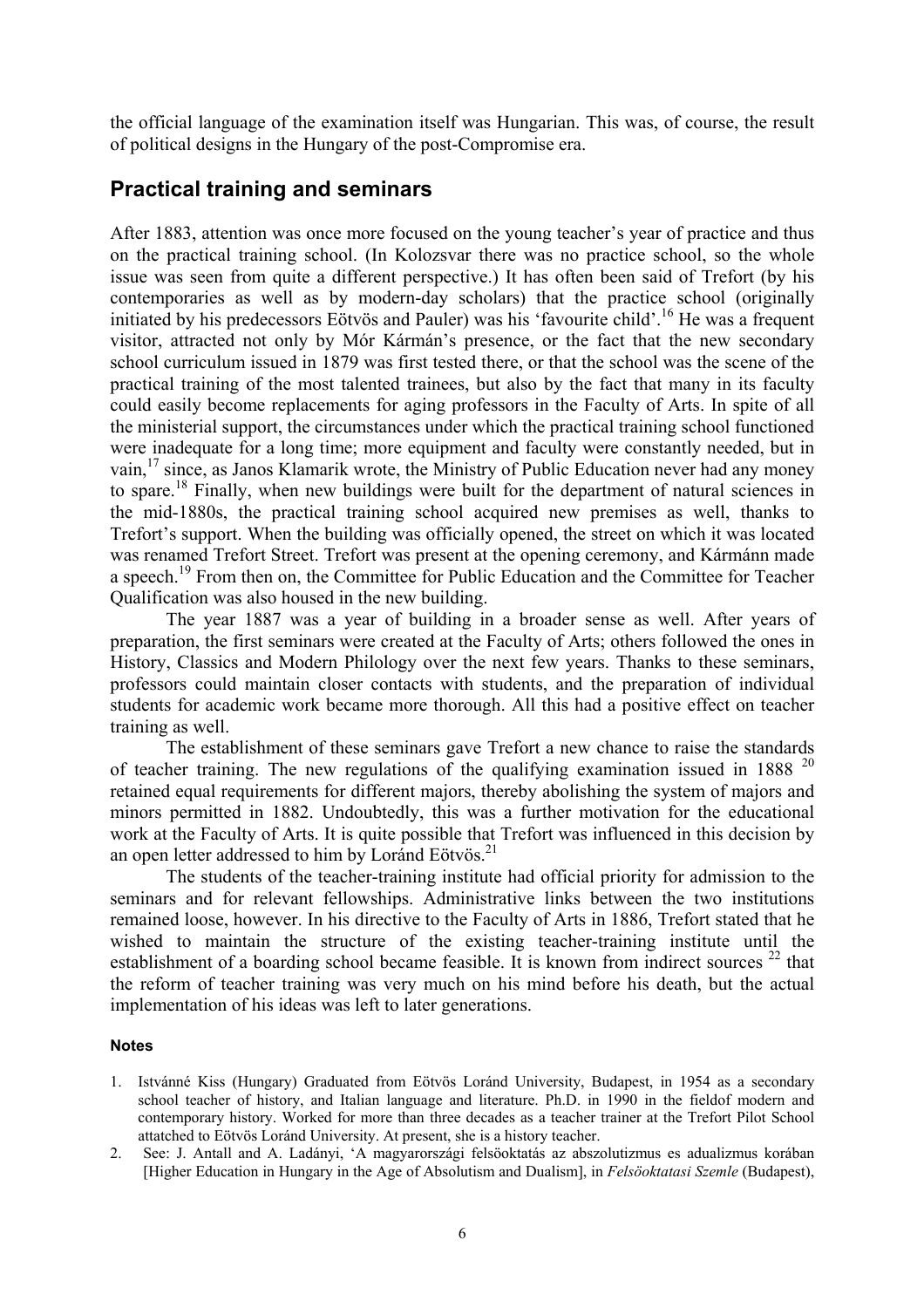1968, p. 536–46; L. Felkai, 'Az. 1883. évi középiskolai törvény létrejötte [The Accomplishments of the 1883 Secondary School Act], *Pedagógiai Szemle* (Budapest), 1959, p. 660–75; L. Felkai, 'A tanárképzées történeti áttekintése aszázadfordulóig' [Historical Review of Teacher Training up to the Turn of the Century], *Pedagógiai Szemle* (Budapest), 1961, p. 431–44; L. Felkai, 'Trefort Ágoston miniszteri évei' [Ágoston Trefort's Years as Minister], *Pedagógiai Szemle* (Budapest), 1988, p. 674–86; Miklós Mann, *Trefort Ágoston élete és müködése* [The Life and Works of Ágoston Trefort], Budapest, Akadémiai Kiadó, 1982; Imre Szentpétery, *A Bölcsészettudományi kar Története* [History of the Faculty of Arts], Vol. IV.2, 'A Trefort-korszak', p. 497–552 Budapest, 1935; István Diószegi, *Az ELTE Bölcsészettudományi Karának Története V, 'A dualizmus kora'* [The Age of Dualism in the History of the Faculty of Arts of ELTE V],, Budapest, 1989. p. 55–73.

- 3. Gyula Kornis, *A kultura válsága* [The Crisis of Culture], Franklin, 1934, p. 157
- 4. A profile of József Eötvös also appears in this series.
- 5. Ágoston Trefort, *Emlékbeszédek és tanulmányok* [Memorial Addresses and Studies], 1881, p. 336–37.
- 6. ELTE Lt. 15/b 168/1873.
- 7. Kiss Istvanné, *Eötvös Józseftöl Eötvös Lorándig* [From Jozsef Eötvös to Loránd Eötvös], ELTE, 1988, p. 52–53.
- 8. *Magyar Tanügy* [Hungarian Education] (Budapest), 1875, p. 622–23.
- 9. Ibid., p. 624–27.
- 10. *Magyar Tanügy*, 1878, p. 414–25.
- 11. János Klamarik, *magyar iskolák szervezete és eljárása* [Organization and Regulation of Schools in Hungary], Budapest, 1881. (From p. 109 includes the complete text of the regulations issued as Decree No. 26,077 of the Ministry of Religion and Public Education on 28 October 1875.)
- 12. Gusztáv Heinrich, Az uj tanarviszgalati szabályzat [New Rules for the Teachers' Examination], *Magyar Tanágy* (Budapest), 1876, p. 28.
- 13. *Magyar Tanágy* (Budapest), 1879, p. 105–11.
- 14. Ibid., p. 111–26.
- 15. Szabályzat a középiskolai (gymnasiumi és reáliskolai) tanárvizsgálatra [Rules for the Examination of Teachers for Grammar Schools and for Secondary Schools of Modern Languages, Sciences and Latin]. Decree No. 4567 of the Ministry of Religion and Public Education issued on 30 January 1882. Budapest, 1882, 16 p.
- 16. Péter Gunszt, 'Marczali Henrik történetirói pályakezdése' [The Start of Henrik Marczali's Career as a Historiographer], *Századok* (Budapest), 1987, p. 911.
- 17. Kiss Istvánné, op. cit., p. 80–82, 86–87, 92–96.
- 18. György Wolf and János Waldapfel, eds., *Emlékkönyv Kármán Mór 25 éves tanári munkásságának emlékére* [Publication in Honour of Mor Kármán on the Occasion of His Twenty-five Years' Service to Teaching], Budapest, 1897, p. 20.
- 19. A.M. Kir, Tanárképzöintézet Gyakorló Fögymnasiumának Értesitöje az 1887/88. tanévröl [Report on the 1887/88 School Year of the Principal Grammar School Attached to the Teacher Training College], Budapest, 1887, p. 4.
- 20. Szabályzat a középiskolai tanárvizsgálat tárgyában [Rules for the Examination of Secondary School Teachers]. Decree No. 50098 of the Ministry of Religion and Public Education issued in 1888. Budapest, 1888, 66 p.
- 21. Loránd Eötvös, *Eötvös Loránd a tudós ös müvelödéspolitikus irásaiból* [The Writings of Loránd Eötvös, the Educational Scholar and Politician], Budapest, Gondolat, 1964, p. 179–97.
- 22. Szentpétery, op. cit., p. 513–14.

## **Works by Ágoston Trefort**

*Emlékbeszédek és tanulmányok* [Memorial Addresses and Studies]. Budapest, 1881. *Beszédek és levelek* [Speeches and Letters]. Budapest, 1888. *Trefort Ágoston önéletleirása* [Ágoston Trefort's ÂAutobiography]. Sátoraljaújhely, 1991.

### **Works about Ágoston Trefort**

Felkai, L. 'Az 1883. évi középiskolai törvény létrejötte' [The Accomplishments of the 1883 Secondary School Act]. In: *Pedagógiai Szemle* (Budapest), 1959.

——. 'Trefort Ágoston miniszteri évei' [Ágoston Trefort's Years as Minister]. In: *Pedagógiai Szemle*, 1988. Felkai, L.; Mann, M. (eds.). *Eötvös és Trefort* [Eötvös and Trefort]. Budapest, 1988.

Kiss, I. 'Trefort és a középiskolai tanárképzés' [Trefort and Secondary School Teacher Training]. In: *Uj Pedagógiai Szemle*(Budapest), No. 2, 1992.